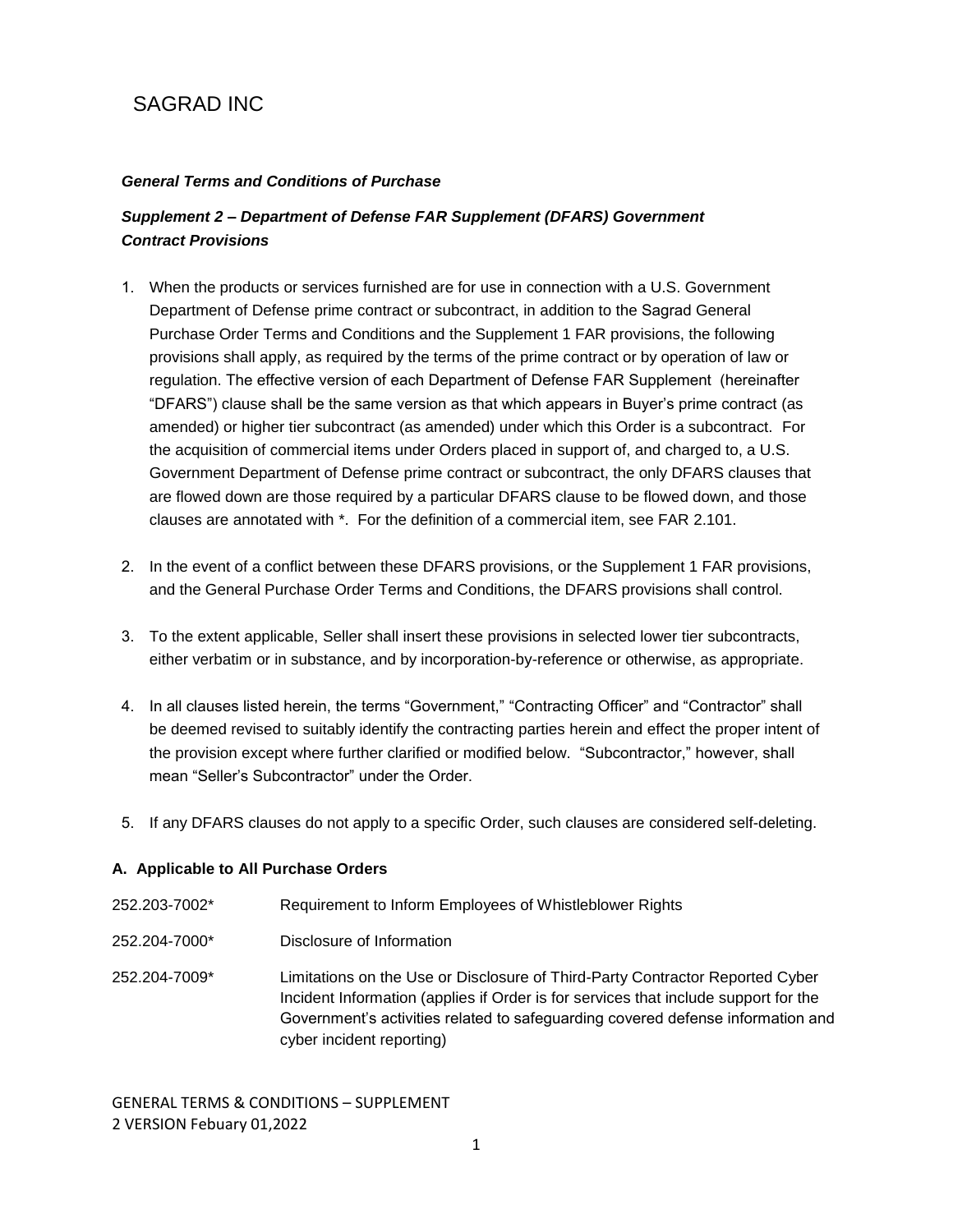| 252.204-7010*                                      | Requirement for Contractor to Notify DoD if the Contractor's Activities are<br>Subject to Reporting Under the U.S.-International Atomic Energy Agency<br>Additional Protocol (applies to subcontracts that are subject to the provisions of<br>the U.S.-International Atomic Energy Agency Additional Protocol)                                                                                                                   |  |
|----------------------------------------------------|-----------------------------------------------------------------------------------------------------------------------------------------------------------------------------------------------------------------------------------------------------------------------------------------------------------------------------------------------------------------------------------------------------------------------------------|--|
| 252.204-7012*                                      | Safeguarding Covered Defense Information and Cyber Incident Reporting<br>(applies to Orders for operationally critical support or for which performance will<br>involve a covered contractor information system)                                                                                                                                                                                                                  |  |
| 252.204-7014*                                      | Limitations on the Use or Disclosure of Information by Litigation Support<br>Contractors                                                                                                                                                                                                                                                                                                                                          |  |
| 252.204-7015*                                      | Disclosure of Information to Litigation Support Contractors                                                                                                                                                                                                                                                                                                                                                                       |  |
| 252.204-7018*                                      | Prohibition on the Acquisition of Covered Defense Telecommunications<br><b>Equipment or Services</b>                                                                                                                                                                                                                                                                                                                              |  |
| 252.204-7020*                                      | NIST SP 800-171 DOD Assessment Requirements (applies to Orders issued<br>under prime contracts awarded on or after November 30, 2020; does not apply to<br>COTS items)                                                                                                                                                                                                                                                            |  |
| 252.208-7000*                                      | Intent to Furnish Precious Metals as Government-Furnished Material                                                                                                                                                                                                                                                                                                                                                                |  |
| 252.211-7003*                                      | Item Unique Identification and Valuation (applies if the Order requires the Work<br>to contain "unique item identification"; items subject to unique item identification<br>are identified elsewhere in this Order; all reports required to be submitted under<br>this clause shall be made through Buyer's Purchasing Representative)                                                                                            |  |
| 252.222-7000                                       | Restrictions on Employment of Personnel                                                                                                                                                                                                                                                                                                                                                                                           |  |
| 252.223-7001*                                      | Hazard Warning Labels (applies if this Order requires delivery, treatment, or<br>disposal of hazardous materials)                                                                                                                                                                                                                                                                                                                 |  |
| 252.223-7002*                                      | Safety Precautions for Ammunition and Explosives (applies if the Order involves<br>ammunition or explosives; "Government" means "Government and Buyer"; any<br>communication to the Contracting Officer shall be through Buyer's Purchasing<br>Representative; delete "prime" in paragraph (g)(1)(ii) and add "and Buyer's<br>Purchasing Representative," and delete "substituting its name for references to<br>the Government") |  |
| 252.223-7003*                                      | Change in Place of Performance - Ammunition and Explosives (applies if<br>DFARS 252.223-7002 applies to this Order; "Government" shall mean<br>"Government or Buyer")                                                                                                                                                                                                                                                             |  |
| 252.223-7006                                       | Prohibition on Storage, Treatment, and Disposal of Toxic and Hazardous<br>Materials (applies to Orders which require, or may require, access to a DoD<br>installation)                                                                                                                                                                                                                                                            |  |
| <b>GENERAL TERMS &amp; CONDITIONS - SUPPLEMENT</b> |                                                                                                                                                                                                                                                                                                                                                                                                                                   |  |

2 VERSION Feburay 01,2022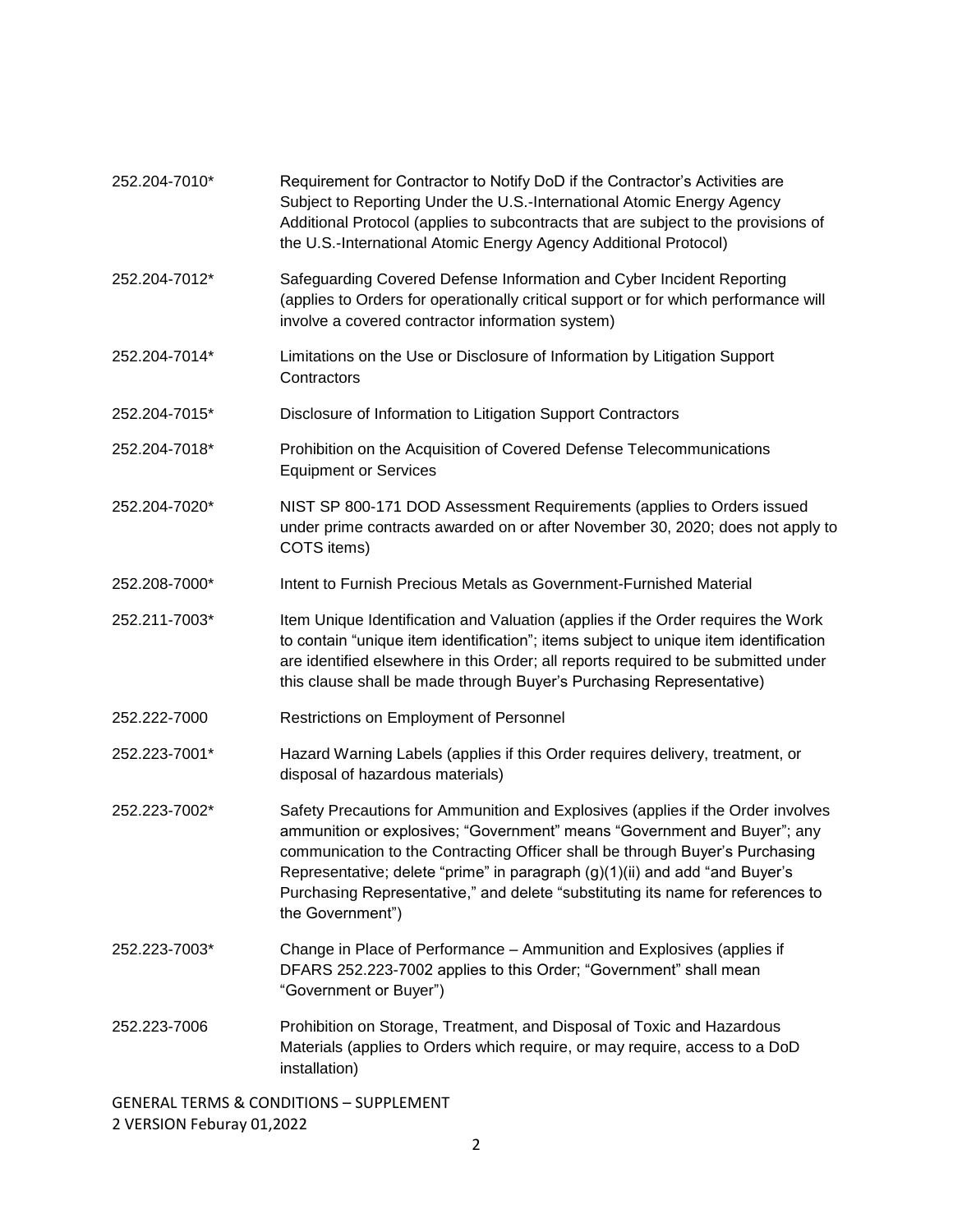| 252.223-7007*                                      | Safeguarding Sensitive Conventional Arms, Ammunition, and Explosives (applies<br>if Order is for the development, production, manufacture, or purchase of arms,<br>ammunition, and explosives or when arms, ammunition, and explosives will be<br>provided to Seller as Government Furnished Property)                                                                                                |  |
|----------------------------------------------------|-------------------------------------------------------------------------------------------------------------------------------------------------------------------------------------------------------------------------------------------------------------------------------------------------------------------------------------------------------------------------------------------------------|--|
| 252.223-7008*                                      | Prohibition of Hexavalent Chromium                                                                                                                                                                                                                                                                                                                                                                    |  |
| 252.225-7001*                                      | Buy American and Balance of Payments Program (applies if the Work contains<br>other than domestic components; applies in lieu of FAR 52.225-1)                                                                                                                                                                                                                                                        |  |
| 252.225-7002                                       | Qualifying Country Sources as Subcontractors                                                                                                                                                                                                                                                                                                                                                          |  |
| 252.225-7007*                                      | Prohibition on Acquisition of United States Munitions List Items from Communist<br>Chinese Military Companies (applies if Seller is supplying items on the U.S.<br>Munitions list)                                                                                                                                                                                                                    |  |
| 252.225-7012*                                      | Preference for Certain Domestic Commodities                                                                                                                                                                                                                                                                                                                                                           |  |
| 252.225-7013                                       | Duty-Free Entry (applies in lieu of FAR 52.225-8; if the prime contract number<br>and identity of the Contracting Officer is not available, contact Buyer's<br><b>Purchasing Representative)</b>                                                                                                                                                                                                      |  |
| 252.225-7016                                       | Restriction on Acquisition of Ball and Roller Bearings (applies if Work supplied<br>under this Order contains ball or roller bearings)                                                                                                                                                                                                                                                                |  |
| 252.225-7019*                                      | Restriction on Acquisition of Anchor and Mooring Chain (applies to Orders for<br>items containing welded shipboard anchor and mooring chain, 4-inches or less in<br>diameter)                                                                                                                                                                                                                         |  |
| 252.225-7025                                       | Restriction on Acquisition of Forgings (applies to Orders for forging items)                                                                                                                                                                                                                                                                                                                          |  |
| 252.225-7027*                                      | Restriction on Contingent Fees for Foreign Military Sales (applies to Orders for<br>Foreign Military Sales)                                                                                                                                                                                                                                                                                           |  |
| 252.225-7028*                                      | Exclusionary Policies and Practices of Foreign Governments (applies to Orders<br>for Foreign Military Sales)                                                                                                                                                                                                                                                                                          |  |
| 252.225-7030*                                      | Restriction on Acquisition of Carbon, Alloy, and Armor Steel Plate (applies to<br>Orders that (1) require delivery to the Government of carbon, alloy, or armor steel<br>plate that will be used in a Government-owned facility or (2) require contractors<br>operating in a Government-owned facility or a facility under the control of the<br>DoD to purchase carbon, alloy, or armor steel plate) |  |
| 252.225-7031*                                      | Secondary Arab Boycott of Israel                                                                                                                                                                                                                                                                                                                                                                      |  |
| 252.225-7036                                       | Buy American – Free Trade Agreements – Balance of Payments Program                                                                                                                                                                                                                                                                                                                                    |  |
| 252.225-7047                                       | Exports by Approved Community Members in Performance of the Contract (if                                                                                                                                                                                                                                                                                                                              |  |
| <b>GENERAL TERMS &amp; CONDITIONS - SUPPLEMENT</b> |                                                                                                                                                                                                                                                                                                                                                                                                       |  |

2 VERSION Febuary 01,2022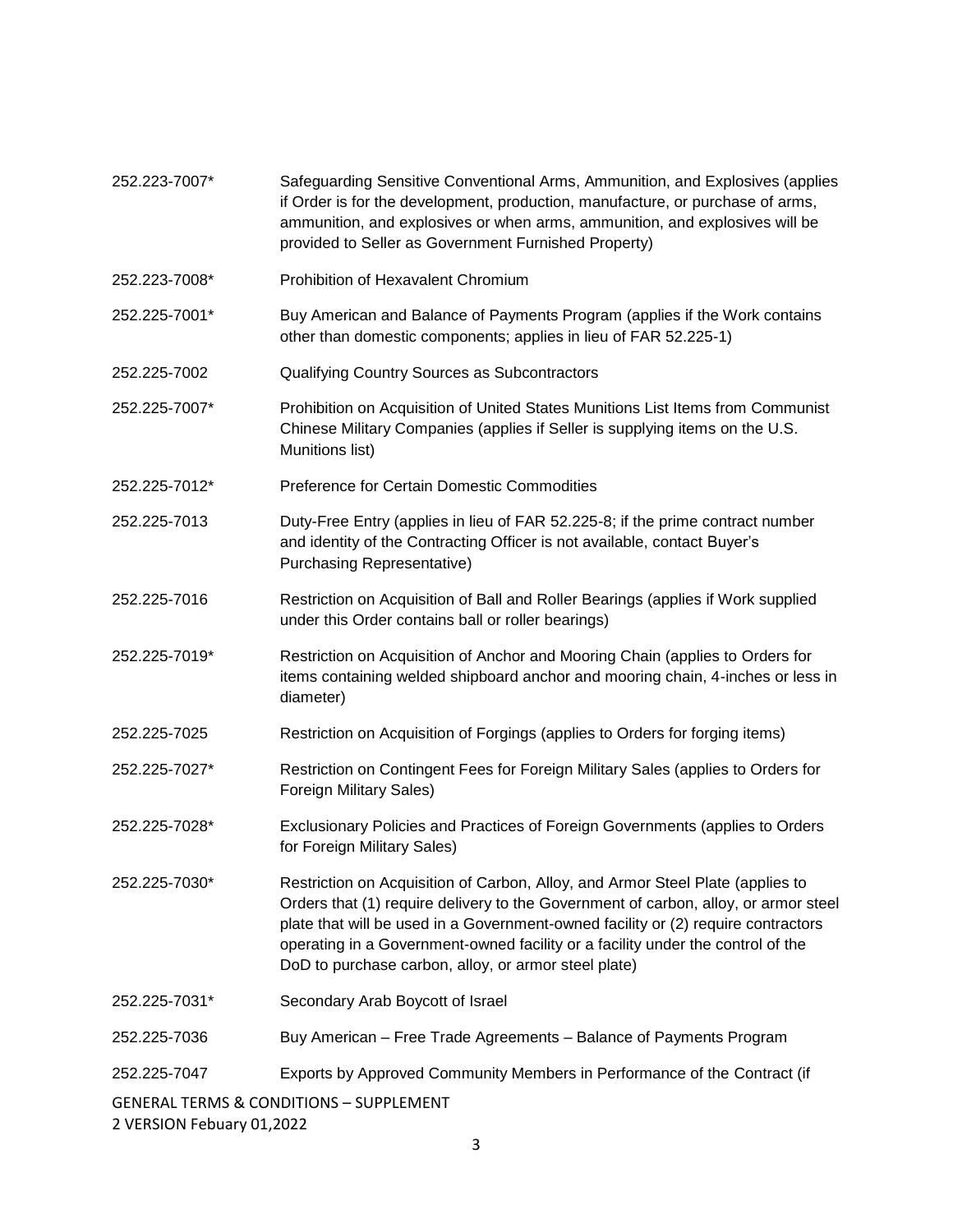|               | Order may require exports or transfers of qualifying defense articles)                                                                                                                                                                               |  |
|---------------|------------------------------------------------------------------------------------------------------------------------------------------------------------------------------------------------------------------------------------------------------|--|
| 252.225-7048  | <b>Export-Controlled Items</b>                                                                                                                                                                                                                       |  |
| 252.227-7013* | Rights in Technical Data - Noncommercial Items (applies in lieu of FAR 52.227-<br>14)                                                                                                                                                                |  |
| 252.227-7014* | Rights in Noncommercial Computer Software and Noncommercial Computer<br>Software Documentation (applies in lieu of FAR 52.227-14)                                                                                                                    |  |
| 252.227-7015* | Technical Data - Commercial Items (applies whenever any technical data related<br>to commercial items developed in any part at private expense will be provided<br>under this Order for delivery to the Government)                                  |  |
| 252.227-7016  | Rights in Bid or Proposal information (no substitutions for "Government" or<br>"Contracting Officer" are made)                                                                                                                                       |  |
| 252.227-7017  | Identification and Assertion of Use, Release, or Disclosure Restrictions                                                                                                                                                                             |  |
| 252.227-7018  | Rights in Noncommercial Technical Data and Computer Software - Small<br>Business Innovation Research (SBIR) Program                                                                                                                                  |  |
| 252.227-7019* | Validation of Asserted Restrictions - Computer Software (applies to Orders<br>where computer software will be furnished to the Government)                                                                                                           |  |
| 252.227-7020  | <b>Rights in Special Works</b>                                                                                                                                                                                                                       |  |
| 252.227-7025  | Limitations on the Use or Disclosure of Government-Furnished Information<br>Marked with Restrictive Legends (in paragraph (c), "Government" means<br>"Government and Buyer")                                                                         |  |
| 252.227-7026  | Deferred Delivery of Technical Data or Computer Software                                                                                                                                                                                             |  |
| 252.227-7027  | Deferred Ordering of Technical Data or Computer Software                                                                                                                                                                                             |  |
| 252.227-7028  | Technical Data or Computer Software Previously Delivered to the Government<br>(the definitions for "contract" and "subcontract" shall not apply herein, except for<br>the first reference to the contract; "Government" means "Government or Buyer") |  |
| 252.227-7030  | Technical Data-Withholding of Payment (in paragraph (b), "Government" means<br>"Government or Buyer")                                                                                                                                                |  |
| 252.227-7033  | <b>Rights in Shop Drawings</b>                                                                                                                                                                                                                       |  |
| 252.227-7037* | Validation of Restrictive Markings on Technical Data (no substitutions for<br>"Government" or "Contracting Officer" are made)                                                                                                                        |  |
| 252.227-7038  | Patent Rights - Ownership by Contractor (Large Business) (applies if Seller is not                                                                                                                                                                   |  |
|               |                                                                                                                                                                                                                                                      |  |

GENERAL TERMS & CONDITIONS – SUPPLEMENT 2 VERSION Febuary 01,2022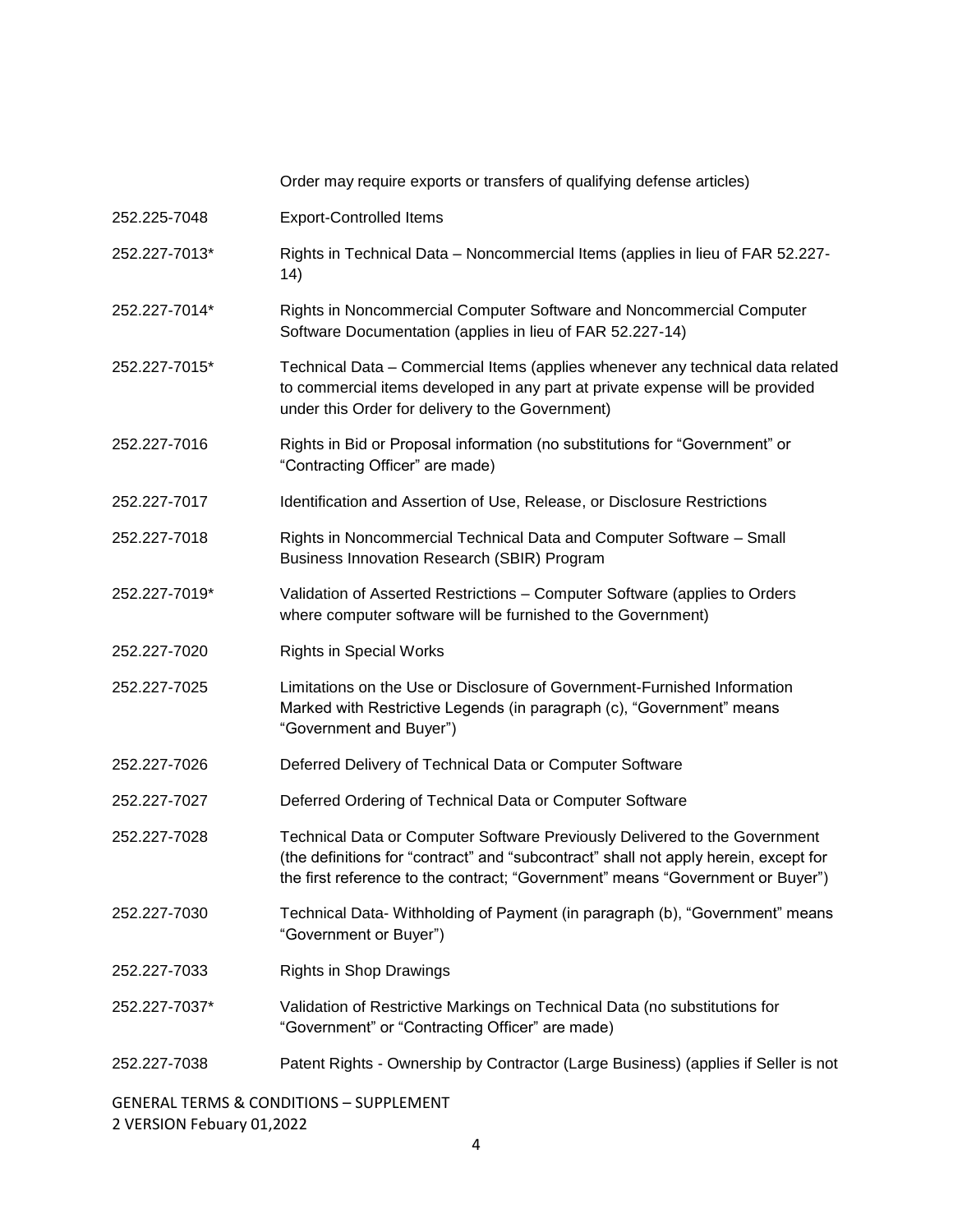|                                                    | a small business or nonprofit organization subject to FAR 52.227-11 and the<br>Order is for experimental, developmental, or research work)                                                                                                                                          |  |
|----------------------------------------------------|-------------------------------------------------------------------------------------------------------------------------------------------------------------------------------------------------------------------------------------------------------------------------------------|--|
| 252.227-7039                                       | Patents – Reporting of Subject Inventions (applies to Orders that will include FAR<br>$52.227 - 11$                                                                                                                                                                                 |  |
| 252.228-7001                                       | Ground and Flight Risk (applies to Orders for the acquisition, development,<br>production, modification, maintenance, repair, flight, or overhaul of aircraft unless<br>an exception listed at DFARS 228.370(b)(1) applies)                                                         |  |
| 252.228-7005                                       | Accident Reporting and Investigation Involving Aircraft, Missiles, and Space<br>Launch Vehicles (in paragraph (a), communications to the Contracting Officer<br>shall go through Buyer's Purchasing Representative; in paragraph (b),<br>"Government" means "Government and Buyer") |  |
| 252.229-7004                                       | Status of Contractor as a Direct Contractor (Spain)                                                                                                                                                                                                                                 |  |
| 252.229-7011                                       | Reporting of Foreign Taxes - U.S. Assistance Programs (if Order exceeds<br>\$500.00                                                                                                                                                                                                 |  |
| 252.235-7003                                       | Frequency Authorization (applies if this Order requires developing, producing,<br>constructing, testing, or operating a device requiring a radio frequency<br>authorization)                                                                                                        |  |
| 252.236-7013*                                      | Requirement for Competition Opportunity for American Steel Producers,<br>Fabricators and Manufacturers (applies only to Orders that involve the acquisition<br>of steel as a construction material)                                                                                 |  |
| 252.237-7019*                                      | Training for Contractor Personnel Interacting with Detainees (applies only to<br>Orders that may require Seller's personnel to interact with detainees in the<br>course of their duties)                                                                                            |  |
| 252.237-7023                                       | <b>Continuation of Essential Contractor Services</b>                                                                                                                                                                                                                                |  |
| 252.239-7010*                                      | Cloud Computing Services (applies if Order involves or may involve cloud<br>services)                                                                                                                                                                                               |  |
| 252.239-7016                                       | Telecommunications Security Equipment, Devices, Techniques and Services<br>(applies to all Orders requiring securing telecommunications)                                                                                                                                            |  |
| 252.239-7018*                                      | Supply Chain Risk (applies if Order involves the development or delivery of any<br>information technology, whether acquired as a service or as a supply;<br>"Government" means "Government or Buyer")                                                                               |  |
| 252.243-7001                                       | <b>Pricing of Contract Modifications</b>                                                                                                                                                                                                                                            |  |
| 252.244-7000*                                      | <b>Subcontracts for Commercial Items</b>                                                                                                                                                                                                                                            |  |
| <b>GENERAL TERMS &amp; CONDITIONS - SUPPLEMENT</b> |                                                                                                                                                                                                                                                                                     |  |

2 VERSION Febuary 01,2022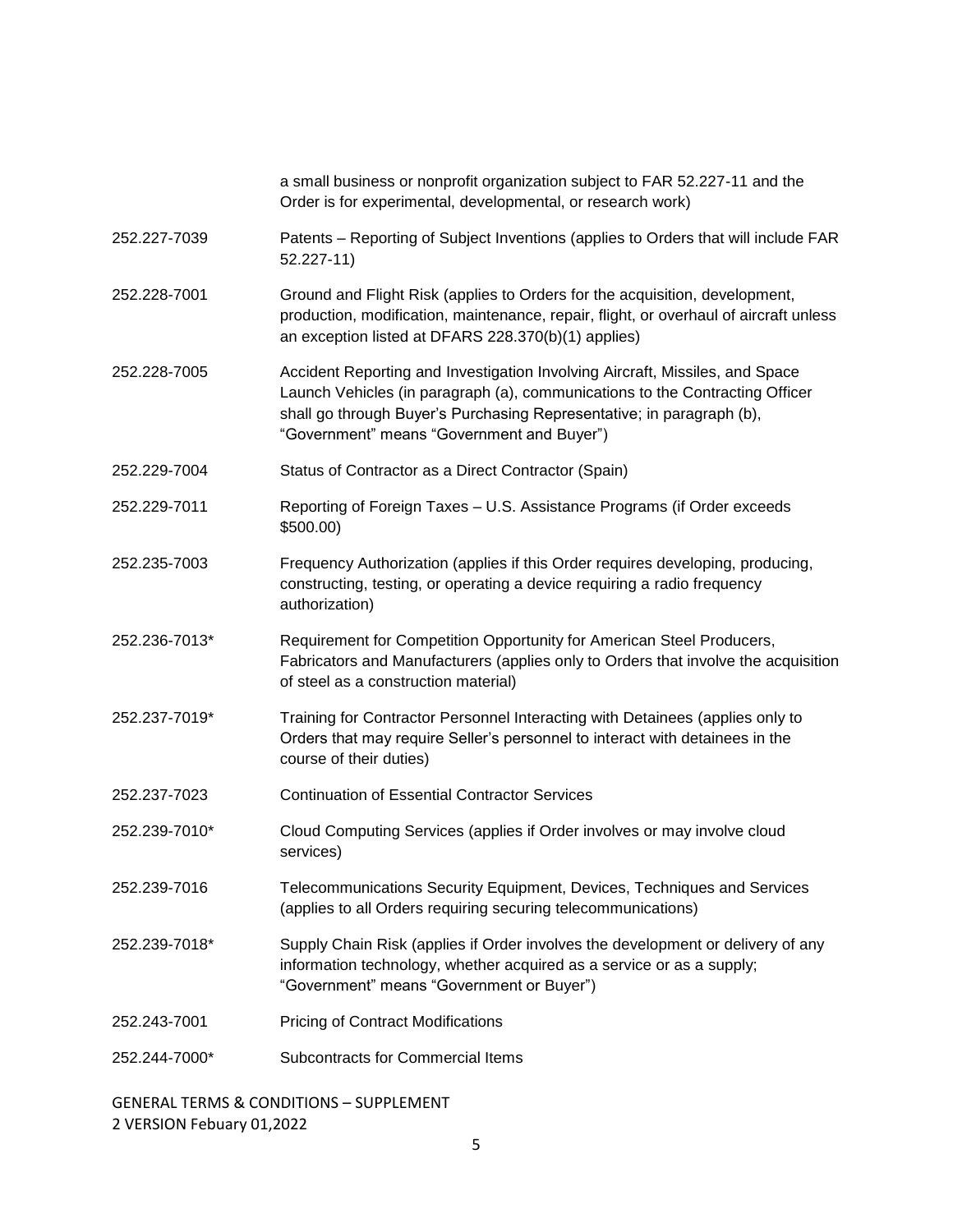| 252.246-7001  | Warranty of Data                                                                                                                                                                                                                                                                                                                                                                                                                                                                |
|---------------|---------------------------------------------------------------------------------------------------------------------------------------------------------------------------------------------------------------------------------------------------------------------------------------------------------------------------------------------------------------------------------------------------------------------------------------------------------------------------------|
| 252.246-7003* | Notification of Potential Safety Issues (applies if this Order is for (i) parts<br>identified as critical safety items; (ii) systems and subsystems, assemblies, and<br>subassemblies integral to a system; or (iii) repair, maintenance, logistics support,<br>or overhaul services for systems and subsystems, assemblies, subassemblies,<br>and parts integral to a system; Seller shall provide notifications to Buyer and the<br>Contracting Officer identified to Seller) |
| 252.246-7007* | Contractor Counterfeit Electronic Part Detection and Avoidance System (applies<br>to Orders for electronic parts or assemblies containing electronic parts)                                                                                                                                                                                                                                                                                                                     |
| 252.246-7008* | Sources of Electronic Parts (applies to Orders for electronic parts or assemblies<br>containing electronic parts, including for commercial items, unless the Seller is<br>the original manufacturer)                                                                                                                                                                                                                                                                            |
| 252.247-7024* | Notification of Transportation of Supplies By Sea                                                                                                                                                                                                                                                                                                                                                                                                                               |

#### **B. Orders Over the Simplified Acquisition Threshold ("SAT") Shall Also Include the Following:**

- 252.203-7001 Prohibition on Persons Convicted of Fraud or Other Defense Contract-Related Felonies ("Government" is not changed throughout this clause; the terms "contract," "contractor," and "subcontract" shall not change in meaning in paragraphs (a) and (d); delete paragraph (g); in paragraph (e), the remedies described in subparagraphs (2) and (3) are available to Buyer not the Government; in paragraph (f), communication to the Contracting Officer shall go through Buyer's Purchasing Representative)
- 252.223-7999 Ensuring Adequate COVID-19 Safety Protocols for Federal Contractors (DEVIATION 2021-O0009) (OCT 2021) (applies to Orders issued at any tier that exceed the SAT on the date of Order award, and are for services, including construction, performed in whole or in part within the United States or its outlying areas)
- 252.225-7008 Restriction on Acquisition of Specialty Metals (applies to Orders for delivery of specialty metals as end items)
- 252.225-7009\* Restriction on Acquisition of Certain Articles Containing Specialty Metals (applies if aircraft, missile or space systems, ships, tank or automotive items, weapon systems, or ammunition contain specialty metals; delete paragraphs (d) and (e)(1))
- 252.225-7052\* Restriction on the Acquisition of Certain Magnets, Tantalum, and Tungsten (applies to Orders for items containing a covered material, including the acquisition of commercial items)
- 252.247-7023\* Transportation of Supplies By Sea (applies in lieu of FAR 52.247-64 in all Orders

GENERAL TERMS & CONDITIONS – SUPPLEMENT 2 VERSION Feburay 01,2022